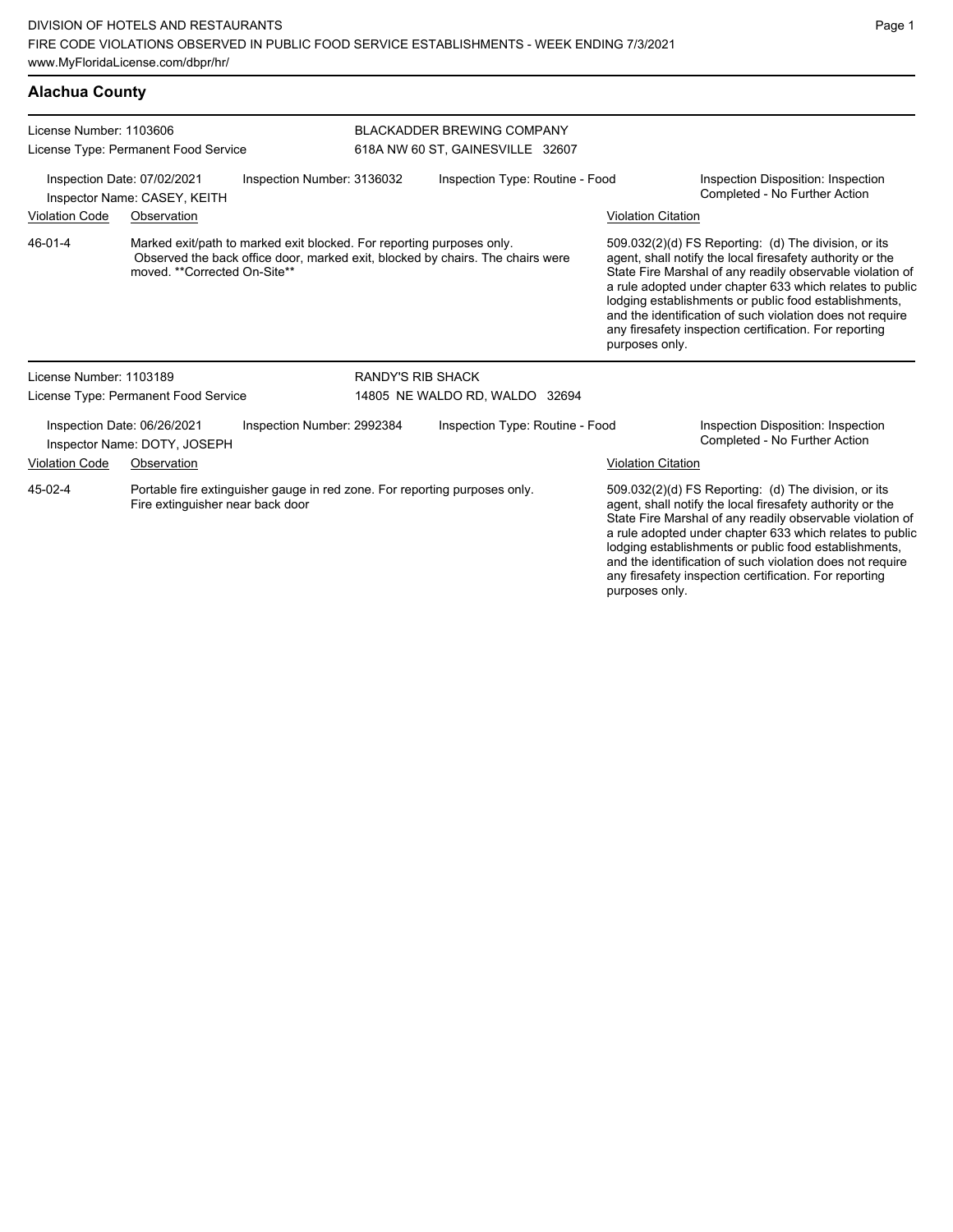## **Broward County**

| License Number: 1618767 | License Type: Permanent Food Service                          | MCDONALD'S 19893                                                             | 15911 SHERIDAN ST, SOUTHWEST RANCHES 33331 |                           |                                                                                                                                                                                                                                                                                                       |  |  |
|-------------------------|---------------------------------------------------------------|------------------------------------------------------------------------------|--------------------------------------------|---------------------------|-------------------------------------------------------------------------------------------------------------------------------------------------------------------------------------------------------------------------------------------------------------------------------------------------------|--|--|
|                         | Inspection Date: 07/01/2021<br>Inspector Name: SEWELL, SANGAY | Inspection Number: 3113536                                                   | Inspection Type: Routine - Food            |                           | Inspection Disposition: Inspection<br>Completed - No Further Action                                                                                                                                                                                                                                   |  |  |
| <b>Violation Code</b>   | Observation                                                   |                                                                              |                                            | <b>Violation Citation</b> |                                                                                                                                                                                                                                                                                                       |  |  |
| 46-01-4                 |                                                               | Marked exit/path to marked exit blocked. For reporting purposes only.        |                                            |                           | 509.032(2)(d) FS Reporting: (d) The division, or its<br>agent, shall notify the local firesafety authority or the                                                                                                                                                                                     |  |  |
|                         | **Corrected On-Site**                                         | Observed backnexit blocked by rolling cart with cardboards. Operator removed | purposes only.                             |                           | State Fire Marshal of any readily observable violation of<br>a rule adopted under chapter 633 which relates to public<br>lodging establishments or public food establishments,<br>and the identification of such violation does not require<br>any firesafety inspection certification. For reporting |  |  |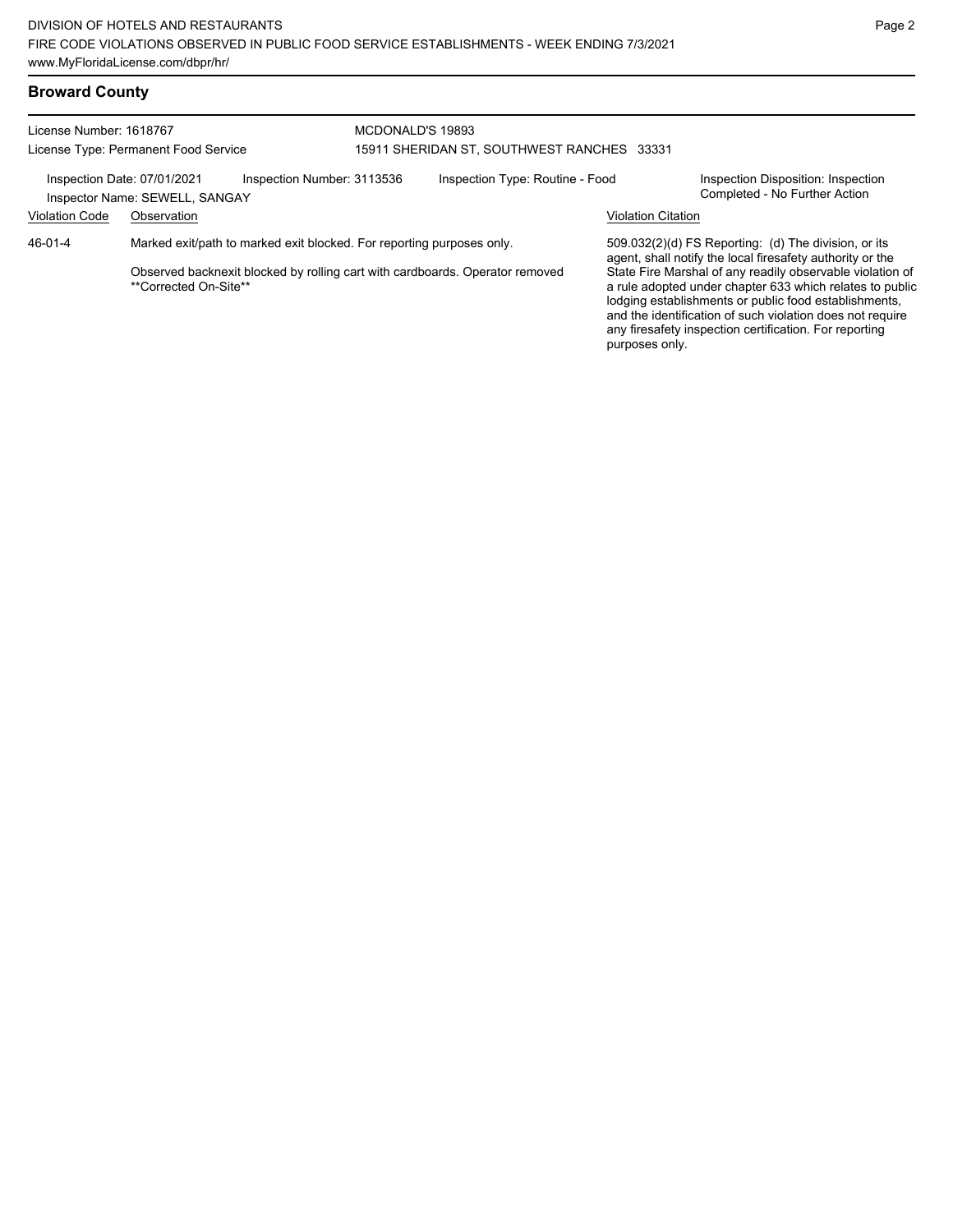| License Number: 2200370<br>License Type: Permanent Food Service |                                  |                            | IHOP #36-244 | 3322 WEST US HIGHWAY 90, LAKE CITY 32055                                          |                           |                                                                                                                                                                                                                                                                                                                                                                                                                            |
|-----------------------------------------------------------------|----------------------------------|----------------------------|--------------|-----------------------------------------------------------------------------------|---------------------------|----------------------------------------------------------------------------------------------------------------------------------------------------------------------------------------------------------------------------------------------------------------------------------------------------------------------------------------------------------------------------------------------------------------------------|
| Inspection Date: 07/01/2021                                     | Inspector Name: BAILEY, KIMBERLY | Inspection Number: 3104316 |              | Inspection Type: Routine - Food                                                   |                           | Inspection Disposition: Inspection<br>Completed - No Further Action                                                                                                                                                                                                                                                                                                                                                        |
| <b>Violation Code</b>                                           | Observation                      |                            |              |                                                                                   | <b>Violation Citation</b> |                                                                                                                                                                                                                                                                                                                                                                                                                            |
| 45-02-4                                                         | end of the cooks line.           |                            |              | Portable fire extinguisher gauge in red zone. For reporting purposes only. On the | purposes only.            | 509.032(2)(d) FS Reporting: (d) The division, or its<br>agent, shall notify the local firesafety authority or the<br>State Fire Marshal of any readily observable violation of<br>a rule adopted under chapter 633 which relates to public<br>lodging establishments or public food establishments,<br>and the identification of such violation does not require<br>any firesafety inspection certification. For reporting |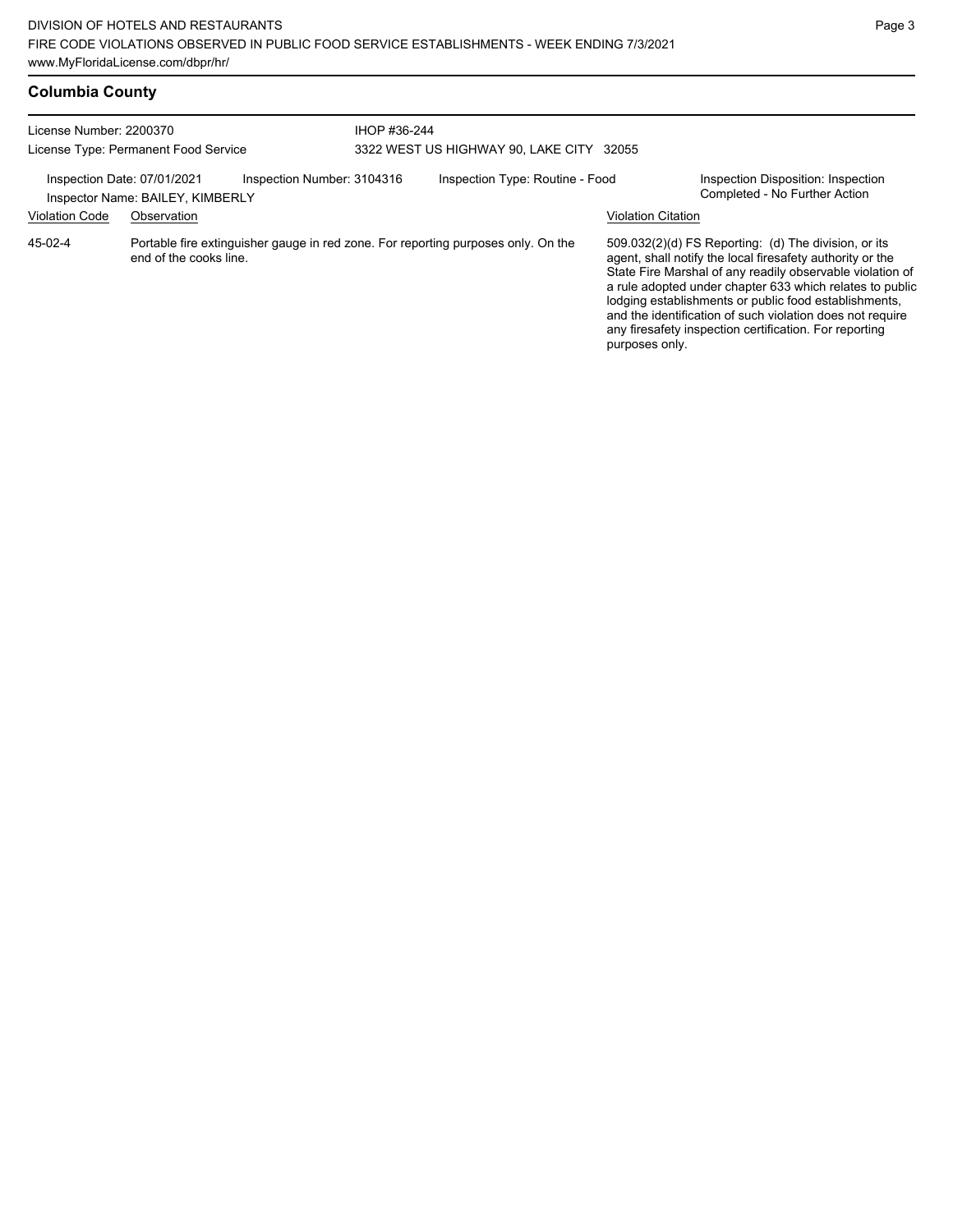| License Number: 2335640 | License Type: Permanent Food Service                             |                                                                                                                                               | CILANTRO AND LIMES<br>941 W PALM DR STE 7 AND 8, FLORIDA CITY 33034 |                                                                                                                                                                 |                           |                                                                                                                                                                                                                                                                                                                                                                                                                              |  |
|-------------------------|------------------------------------------------------------------|-----------------------------------------------------------------------------------------------------------------------------------------------|---------------------------------------------------------------------|-----------------------------------------------------------------------------------------------------------------------------------------------------------------|---------------------------|------------------------------------------------------------------------------------------------------------------------------------------------------------------------------------------------------------------------------------------------------------------------------------------------------------------------------------------------------------------------------------------------------------------------------|--|
|                         | Inspection Date: 07/01/2021<br>Inspector Name: LEIDECKER, EDILMA | Inspection Number: 3104805                                                                                                                    |                                                                     | Inspection Type: Routine - Food                                                                                                                                 |                           | Inspection Disposition: Inspection<br>Completed - No Further Action                                                                                                                                                                                                                                                                                                                                                          |  |
| <b>Violation Code</b>   | Observation                                                      |                                                                                                                                               |                                                                     |                                                                                                                                                                 | <b>Violation Citation</b> |                                                                                                                                                                                                                                                                                                                                                                                                                              |  |
| 46-04-4                 |                                                                  | kitchen area locked. ** Repeat Violation**                                                                                                    |                                                                     | Exit door locked. For reporting purposes only. Observed Exit door located in the                                                                                | purposes only.            | 509.032(2)(d) FS Reporting: (d) The division, or its<br>agent, shall notify the local firesafety authority or the<br>State Fire Marshal of any readily observable violation of<br>a rule adopted under chapter 633 which relates to public<br>lodging establishments or public food establishments,<br>and the identification of such violation does not require<br>any firesafety inspection certification. For reporting   |  |
| License Number: 2329123 |                                                                  |                                                                                                                                               |                                                                     | RICKY AREPAS AND HOT DOGS                                                                                                                                       |                           |                                                                                                                                                                                                                                                                                                                                                                                                                              |  |
| License Type: Catering  |                                                                  |                                                                                                                                               |                                                                     | 414 SW 22 AVE, MIAMI 33135                                                                                                                                      |                           |                                                                                                                                                                                                                                                                                                                                                                                                                              |  |
|                         | Inspection Date: 07/02/2021<br>Inspector Name: GARCIA, B OSCAR   | Inspection Number: 1119546                                                                                                                    |                                                                     | Inspection Type: Routine - Food                                                                                                                                 |                           | Inspection Disposition: Warning<br><b>Issued</b>                                                                                                                                                                                                                                                                                                                                                                             |  |
| <b>Violation Code</b>   | Observation                                                      |                                                                                                                                               |                                                                     |                                                                                                                                                                 | <b>Violation Citation</b> |                                                                                                                                                                                                                                                                                                                                                                                                                              |  |
| 48-04-4                 |                                                                  | of the building. For reporting purposes only. **Repeat Violation**                                                                            |                                                                     | Propane tank (larger than 2.7 lb. water capacity/1 lb. gas capacity) located inside                                                                             | purposes only.            | 509.032(2)(d) FS Reporting: (d) The division, or its<br>agent, shall notify the local firesafety authority or the<br>State Fire Marshal of any readily observable violation of<br>a rule adopted under chapter 633 which relates to public<br>lodging establishments or public food establishments,<br>and the identification of such violation does not require<br>any firesafety inspection certification. For reporting   |  |
| License Number: 2330012 | License Type: Permanent Food Service                             |                                                                                                                                               |                                                                     | CAFE SOUTH BEACH<br>121 5 ST, MIAMI BEACH 33139                                                                                                                 |                           |                                                                                                                                                                                                                                                                                                                                                                                                                              |  |
|                         | Inspection Date: 07/01/2021<br>Inspector Name: WILLIAMS, ALFREDA | Inspection Number: 3131336                                                                                                                    |                                                                     | Inspection Type: Routine - Food                                                                                                                                 |                           | Inspection Disposition: Warning<br><b>Issued</b>                                                                                                                                                                                                                                                                                                                                                                             |  |
| <b>Violation Code</b>   | Observation                                                      |                                                                                                                                               |                                                                     |                                                                                                                                                                 | <b>Violation Citation</b> |                                                                                                                                                                                                                                                                                                                                                                                                                              |  |
| 45-02-4                 |                                                                  | Portable fire extinguisher gauge in red zone. For reporting purposes only.<br>Located on shelving near front door where coconuts are located. |                                                                     |                                                                                                                                                                 | purposes only.            | 509.032(2)(d) FS Reporting: (d) The division, or its<br>agent, shall notify the local firesafety authority or the<br>State Fire Marshal of any readily observable violation of<br>a rule adopted under chapter 633 which relates to public<br>lodging establishments or public food establishments,<br>and the identification of such violation does not require<br>any firesafety inspection certification. For reporting   |  |
| License Number: 2324471 |                                                                  |                                                                                                                                               | <b>TACO BELL #5485</b>                                              |                                                                                                                                                                 |                           |                                                                                                                                                                                                                                                                                                                                                                                                                              |  |
|                         | License Type: Permanent Food Service                             |                                                                                                                                               |                                                                     | 599 NE 167 ST, MIAMI 33162                                                                                                                                      |                           |                                                                                                                                                                                                                                                                                                                                                                                                                              |  |
|                         | Inspection Date: 07/01/2021<br>Inspector Name: STUBBS, CHRISTINE | Inspection Number: 3095037                                                                                                                    |                                                                     | Inspection Type: Routine - Food                                                                                                                                 |                           | Inspection Disposition: Emergency<br>order recommended                                                                                                                                                                                                                                                                                                                                                                       |  |
| <b>Violation Code</b>   | Observation                                                      |                                                                                                                                               |                                                                     |                                                                                                                                                                 | <b>Violation Citation</b> |                                                                                                                                                                                                                                                                                                                                                                                                                              |  |
| 46-01-4                 |                                                                  | Employee removed items. ** Corrected On-Site**                                                                                                |                                                                     | Marked exit/path to marked exit blocked. For reporting purposes only. Observed<br>garbage can and box blocking marked exit located at in the back storage area. | purposes only.            | $509.032(2)(d)$ FS Reporting: (d) The division, or its<br>agent, shall notify the local firesafety authority or the<br>State Fire Marshal of any readily observable violation of<br>a rule adopted under chapter 633 which relates to public<br>lodging establishments or public food establishments,<br>and the identification of such violation does not require<br>any firesafety inspection certification. For reporting |  |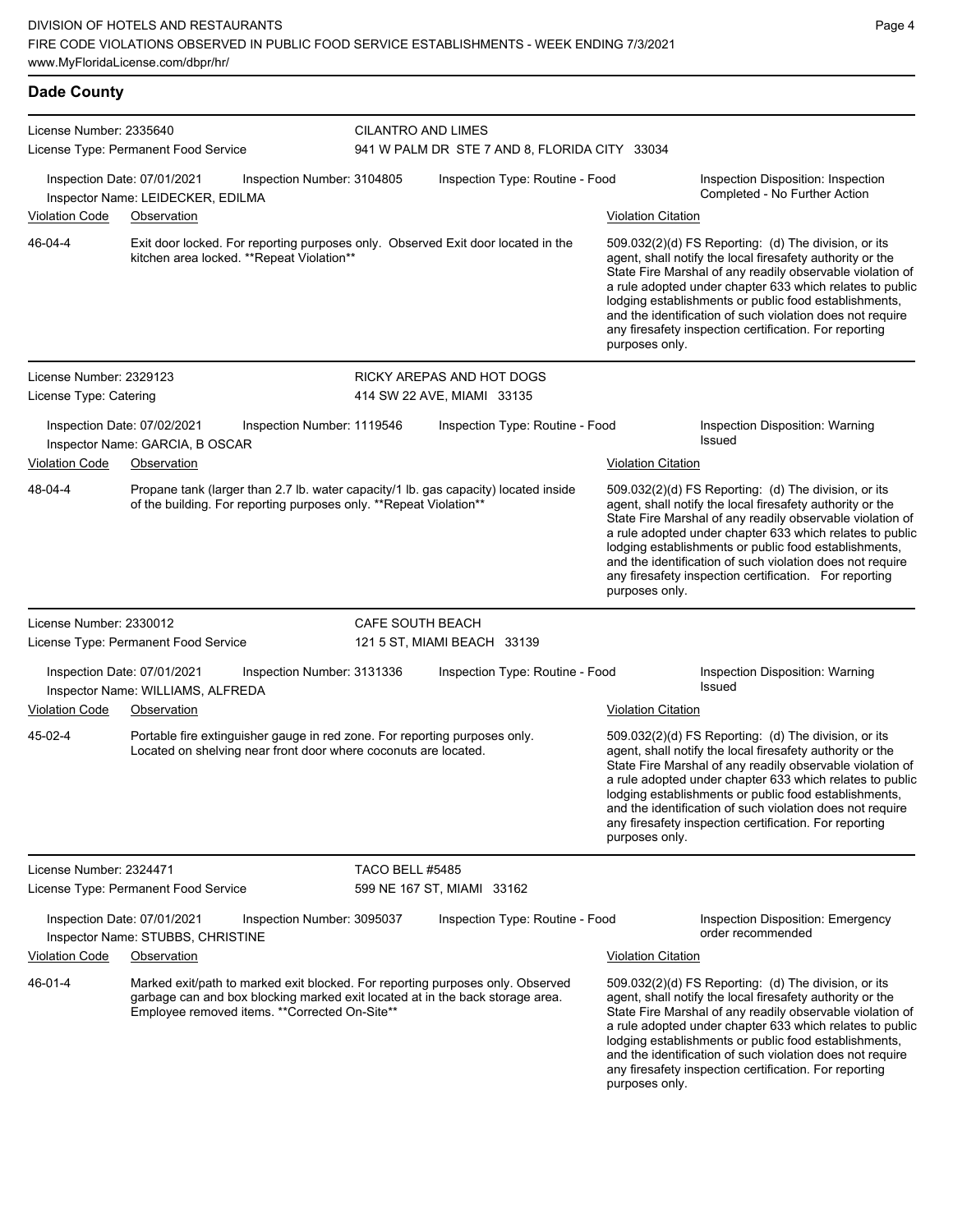### **Duval County**

| License Number: 2608044     | License Type: Permanent Food Service        |                                                                                                                         | <b>KRYSTAL</b>          | 5814 NORMANDY BLVD, JACKSONVILLE 32205                                         |                           |                                                                                                                                                                                                                                                                                                                                                                                                                            |
|-----------------------------|---------------------------------------------|-------------------------------------------------------------------------------------------------------------------------|-------------------------|--------------------------------------------------------------------------------|---------------------------|----------------------------------------------------------------------------------------------------------------------------------------------------------------------------------------------------------------------------------------------------------------------------------------------------------------------------------------------------------------------------------------------------------------------------|
| Inspection Date: 02/11/2021 | Inspector Name: ESPINOSA-BECKERT, ILIANA    | Inspection Number: 3087503                                                                                              |                         | Inspection Type: Routine - Food                                                |                           | Inspection Disposition: Warning<br>Issued                                                                                                                                                                                                                                                                                                                                                                                  |
| <b>Violation Code</b>       | Observation                                 |                                                                                                                         |                         |                                                                                | <b>Violation Citation</b> |                                                                                                                                                                                                                                                                                                                                                                                                                            |
| 45-02-4                     | Priority: Reporting<br>only. By ice machine |                                                                                                                         |                         | Observed: Portable fire extinguisher gauge in red zone. For reporting purposes | purposes only.            | 509.032(2)(d) FS Reporting: (d) The division, or its<br>agent, shall notify the local firesafety authority or the<br>State Fire Marshal of any readily observable violation of<br>a rule adopted under chapter 633 which relates to public<br>lodging establishments or public food establishments,<br>and the identification of such violation does not require<br>any firesafety inspection certification. For reporting |
| Inspection Date: 02/22/2021 | Inspector Name: ESPINOSA-BECKERT, ILIANA    | Inspection Number: 3087503                                                                                              |                         | Inspection Type: Routine - Food                                                |                           | Inspection Disposition: Call Back -<br>Complied                                                                                                                                                                                                                                                                                                                                                                            |
| <b>Violation Code</b>       | Observation                                 |                                                                                                                         |                         |                                                                                | <b>Violation Citation</b> |                                                                                                                                                                                                                                                                                                                                                                                                                            |
| 45-02-4                     | Priority: Reporting<br>only. By ice machine |                                                                                                                         |                         | Observed: Portable fire extinguisher gauge in red zone. For reporting purposes | purposes only.            | 509.032(2)(d) FS Reporting: (d) The division, or its<br>agent, shall notify the local firesafety authority or the<br>State Fire Marshal of any readily observable violation of<br>a rule adopted under chapter 633 which relates to public<br>lodging establishments or public food establishments,<br>and the identification of such violation does not require<br>any firesafety inspection certification. For reporting |
| License Number: 2615037     |                                             |                                                                                                                         | <b>CHURCH'S CHICKEN</b> |                                                                                |                           |                                                                                                                                                                                                                                                                                                                                                                                                                            |
|                             | License Type: Permanent Food Service        |                                                                                                                         |                         | 1855 DUNN AVE, JACKSONVILLE 32218                                              |                           |                                                                                                                                                                                                                                                                                                                                                                                                                            |
| Inspection Date: 07/02/2021 | Inspector Name: PERRY, DENNIS               | Inspection Number: 3137276                                                                                              |                         | Inspection Type: Complaint Full                                                |                           | Inspection Disposition: Warning<br>Issued                                                                                                                                                                                                                                                                                                                                                                                  |
| <b>Violation Code</b>       | Observation                                 |                                                                                                                         |                         |                                                                                | <b>Violation Citation</b> |                                                                                                                                                                                                                                                                                                                                                                                                                            |
| 45-02-4                     |                                             | Portable fire extinguisher gauge in red zone. For reporting purposes only.<br>Silver fire extinguisher by manager desk. |                         |                                                                                |                           | 509.032(2)(d) FS Reporting: (d) The division, or its<br>agent, shall notify the local firesafety authority or the<br>State Fire Marshal of any readily observable violation of<br>a rule adopted under chapter 633 which relates to public<br>lodging establishments or public food establishments,<br>and the identification of such violation does not require<br>any firesafety inspection certification. For reporting |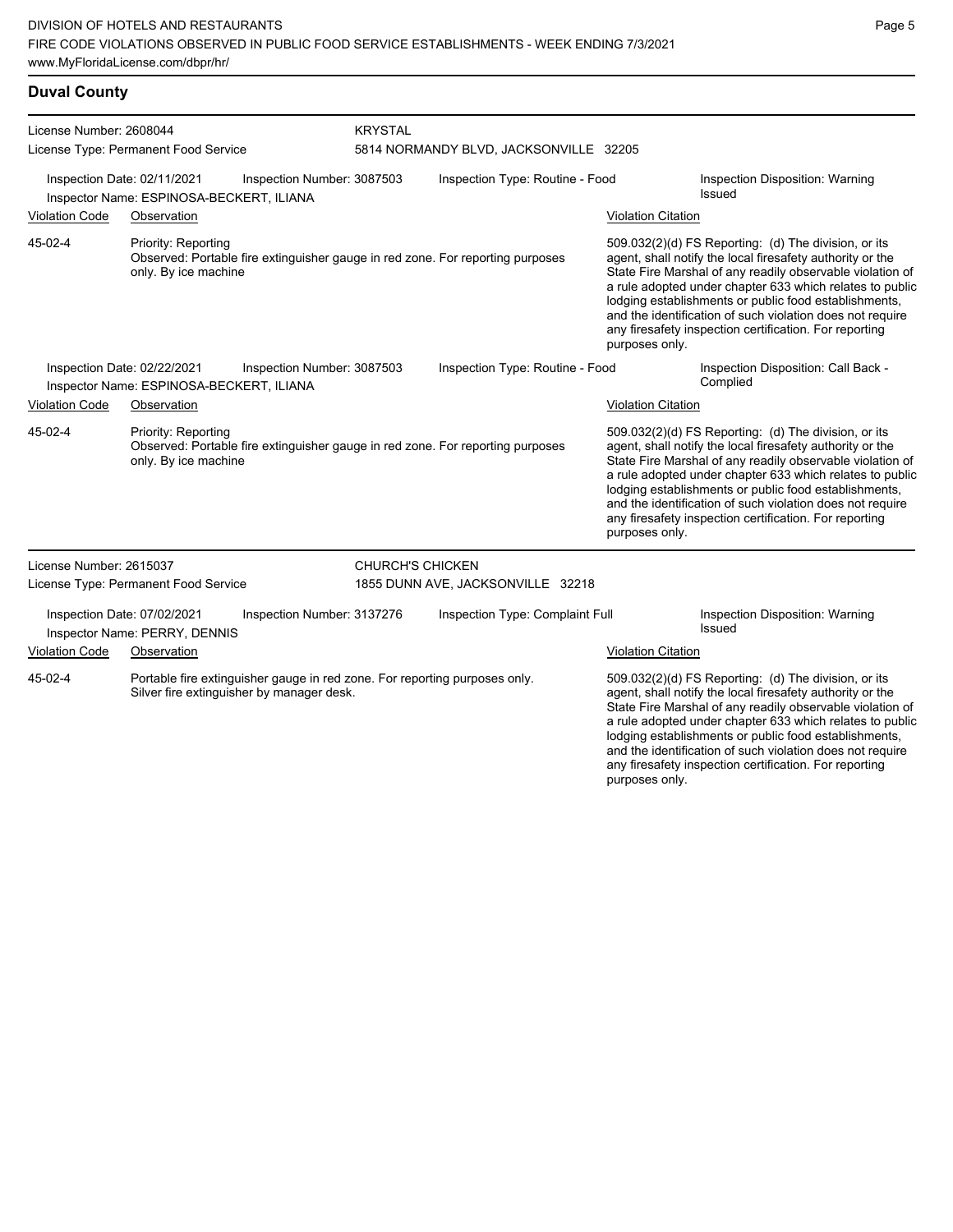| <b>Flagler County</b>                |                                                                 |                                                                                                                                |               |                                       |                           |                                                                                                                                                                                                                                                                                                                                                                                                                            |
|--------------------------------------|-----------------------------------------------------------------|--------------------------------------------------------------------------------------------------------------------------------|---------------|---------------------------------------|---------------------------|----------------------------------------------------------------------------------------------------------------------------------------------------------------------------------------------------------------------------------------------------------------------------------------------------------------------------------------------------------------------------------------------------------------------------|
| License Number: 2800876              |                                                                 |                                                                                                                                | POPEYES 13264 |                                       |                           |                                                                                                                                                                                                                                                                                                                                                                                                                            |
| License Type: Permanent Food Service |                                                                 |                                                                                                                                |               | 6130 STATE HWY 100E, PALM COAST 32137 |                           |                                                                                                                                                                                                                                                                                                                                                                                                                            |
|                                      | Inspection Date: 07/01/2021<br>Inspector Name: BADDING, MELANIE | Inspection Number: 3087515                                                                                                     |               | Inspection Type: Complaint Full       |                           | Inspection Disposition: Administrative<br>complaint recommended                                                                                                                                                                                                                                                                                                                                                            |
| <b>Violation Code</b>                | Observation                                                     |                                                                                                                                |               |                                       | <b>Violation Citation</b> |                                                                                                                                                                                                                                                                                                                                                                                                                            |
| 45-02-4                              |                                                                 | Portable fire extinguisher gauge in red zone. For reporting purposes only.<br>At fire extinguisher by back door mop sink area. |               |                                       | purposes only.            | 509.032(2)(d) FS Reporting: (d) The division, or its<br>agent, shall notify the local firesafety authority or the<br>State Fire Marshal of any readily observable violation of<br>a rule adopted under chapter 633 which relates to public<br>lodging establishments or public food establishments,<br>and the identification of such violation does not require<br>any firesafety inspection certification. For reporting |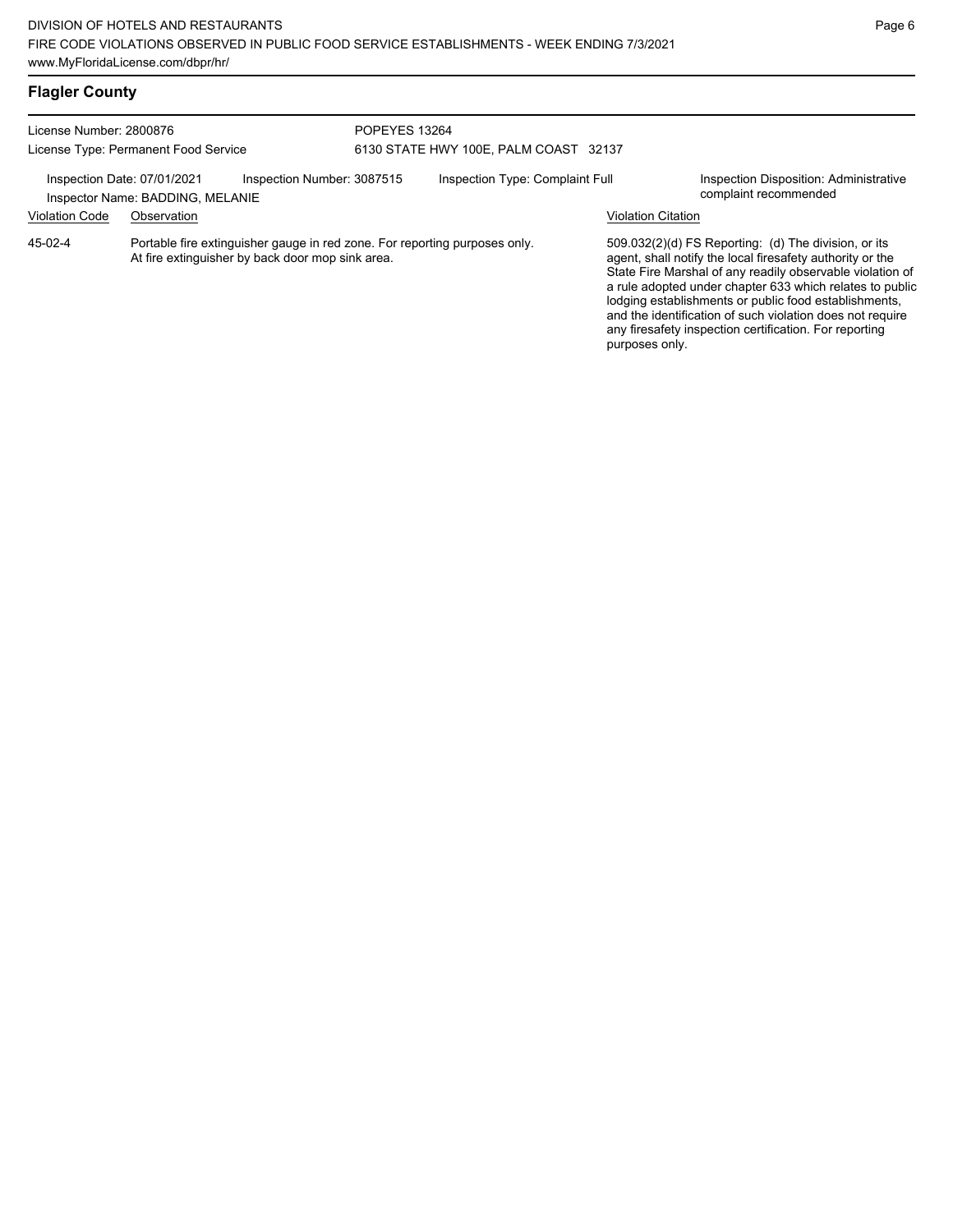| License Number: 3600548 |                                                                  |                                                                     | EL GRAN TACO LOCO |                                                                                     |                           |                                                                                                                                                                                                                                                                                                                                                                    |
|-------------------------|------------------------------------------------------------------|---------------------------------------------------------------------|-------------------|-------------------------------------------------------------------------------------|---------------------------|--------------------------------------------------------------------------------------------------------------------------------------------------------------------------------------------------------------------------------------------------------------------------------------------------------------------------------------------------------------------|
|                         | License Type: Permanent Food Service                             |                                                                     |                   | 879 W. COWBOY WAY, LA BELLE 33935                                                   |                           |                                                                                                                                                                                                                                                                                                                                                                    |
|                         | Inspection Date: 06/29/2021<br>Inspector Name: JOHNSON, JONATHAN | Inspection Number: 3087301                                          |                   | Inspection Type: Food-Licensing Inspection                                          |                           | Inspection Disposition: Warning<br>Issued                                                                                                                                                                                                                                                                                                                          |
| <b>Violation Code</b>   | Observation                                                      |                                                                     |                   |                                                                                     | <b>Violation Citation</b> |                                                                                                                                                                                                                                                                                                                                                                    |
| 48-04-4                 |                                                                  | of the building. For reporting purposes only. **Corrected On-Site** |                   | Propane tank (larger than 2.7 lb. water capacity/1 lb. gas capacity) located inside |                           | $509.032(2)(d)$ FS Reporting: (d) The division, or its<br>agent, shall notify the local firesafety authority or the<br>State Fire Marshal of any readily observable violation of<br>a rule adopted under chapter 633 which relates to public<br>lodging establishments or public food establishments,<br>and the identification of such violation does not require |

any firesafety inspection certification. For reporting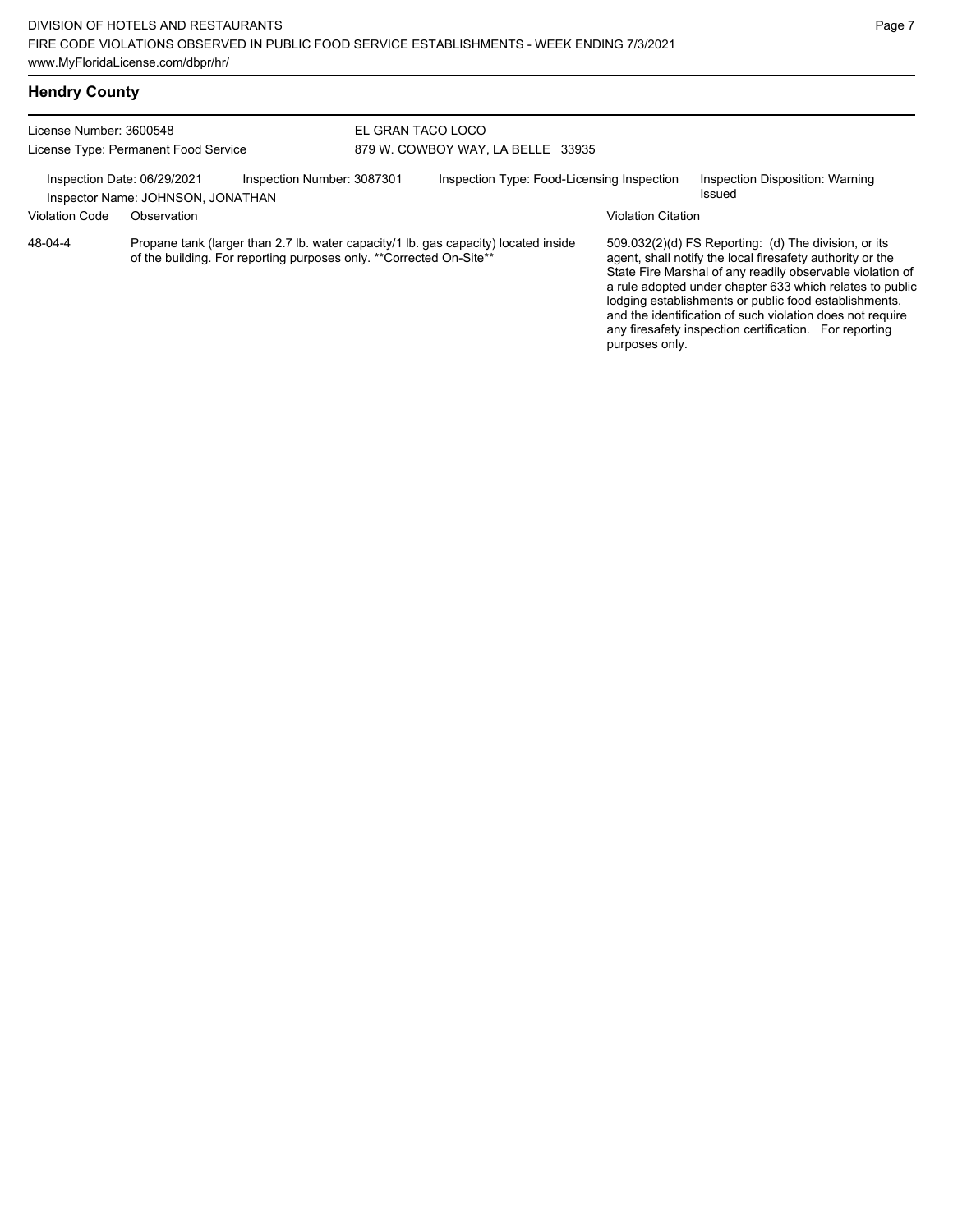### **Hillsborough County**

| License Number: 3917143              |                                                                   |                            | HUNGRY HOWIES #197                       |                                                                                                                                                                  |                           |                                                                                                                                                                                                                                                                                                                                                                                                                            |
|--------------------------------------|-------------------------------------------------------------------|----------------------------|------------------------------------------|------------------------------------------------------------------------------------------------------------------------------------------------------------------|---------------------------|----------------------------------------------------------------------------------------------------------------------------------------------------------------------------------------------------------------------------------------------------------------------------------------------------------------------------------------------------------------------------------------------------------------------------|
| License Type: Permanent Food Service |                                                                   |                            | 6104 N US HIGHWAY 41, APOLLO BEACH 33572 |                                                                                                                                                                  |                           |                                                                                                                                                                                                                                                                                                                                                                                                                            |
|                                      | Inspection Date: 07/01/2021<br>Inspector Name: SANDERS, CLEVELAND | Inspection Number: 3090439 |                                          | Inspection Type: Routine - Food                                                                                                                                  |                           | Inspection Disposition: Warning<br>Issued                                                                                                                                                                                                                                                                                                                                                                                  |
| <b>Violation Code</b>                | Observation                                                       |                            |                                          |                                                                                                                                                                  | <b>Violation Citation</b> |                                                                                                                                                                                                                                                                                                                                                                                                                            |
| 45-05-4                              | designated location.                                              |                            |                                          | Portable fire extinguisher missing from its designated location. For reporting<br>purposes only. Observed fire extinguisher stored underneath register away from |                           | 509.032(2)(d) FS Reporting: (d) The division, or its<br>agent, shall notify the local firesafety authority or the<br>State Fire Marshal of any readily observable violation of<br>a rule adopted under chapter 633 which relates to public<br>lodging establishments or public food establishments,<br>and the identification of such violation does not require<br>any firesafety inspection certification. For reporting |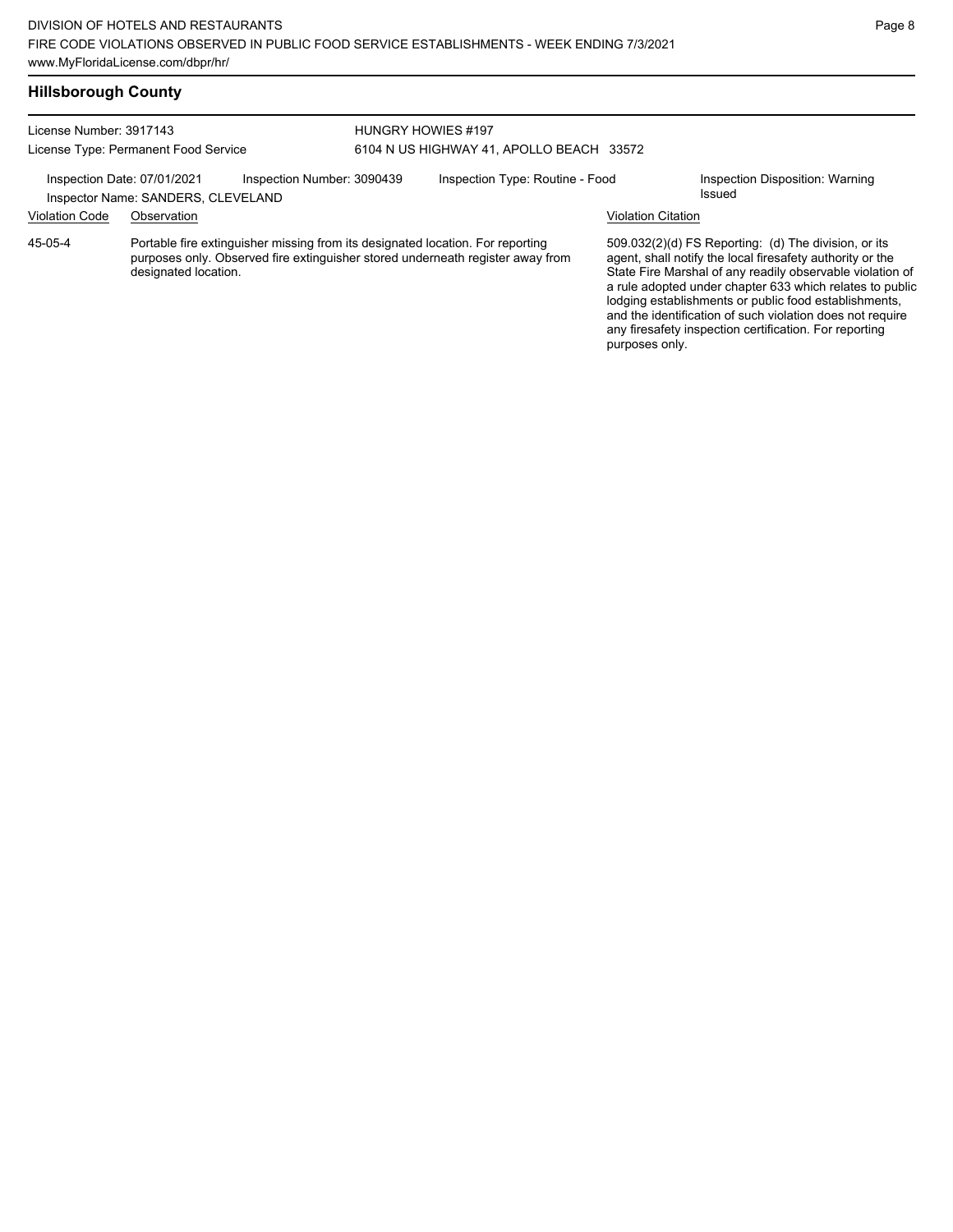|  | <b>Marion County</b> |  |  |
|--|----------------------|--|--|
|--|----------------------|--|--|

| License Number: 5202764<br>License Type: Permanent Food Service |                             |                                                                                                               | TACO BELL 26447 | 2380 SW COLLEGE RD, OCALA 34471 |                           |                                                                                                                                                                                                                                                                                                                                                                                                                            |
|-----------------------------------------------------------------|-----------------------------|---------------------------------------------------------------------------------------------------------------|-----------------|---------------------------------|---------------------------|----------------------------------------------------------------------------------------------------------------------------------------------------------------------------------------------------------------------------------------------------------------------------------------------------------------------------------------------------------------------------------------------------------------------------|
|                                                                 | Inspection Date: 06/28/2021 | Inspection Number: 3070868<br>Inspector Name: FIGUEROA-ROBLES, TATIANA                                        |                 | Inspection Type: Routine - Food |                           | Inspection Disposition: Inspection<br>Completed - No Further Action                                                                                                                                                                                                                                                                                                                                                        |
| <b>Violation Code</b>                                           | Observation                 |                                                                                                               |                 |                                 | <b>Violation Citation</b> |                                                                                                                                                                                                                                                                                                                                                                                                                            |
| 45-02-4                                                         |                             | Portable fire extinguisher gauge in red zone. For reporting purposes only.<br>Near back door (recharge zone). |                 |                                 | purposes only.            | 509.032(2)(d) FS Reporting: (d) The division, or its<br>agent, shall notify the local firesafety authority or the<br>State Fire Marshal of any readily observable violation of<br>a rule adopted under chapter 633 which relates to public<br>lodging establishments or public food establishments,<br>and the identification of such violation does not require<br>any firesafety inspection certification. For reporting |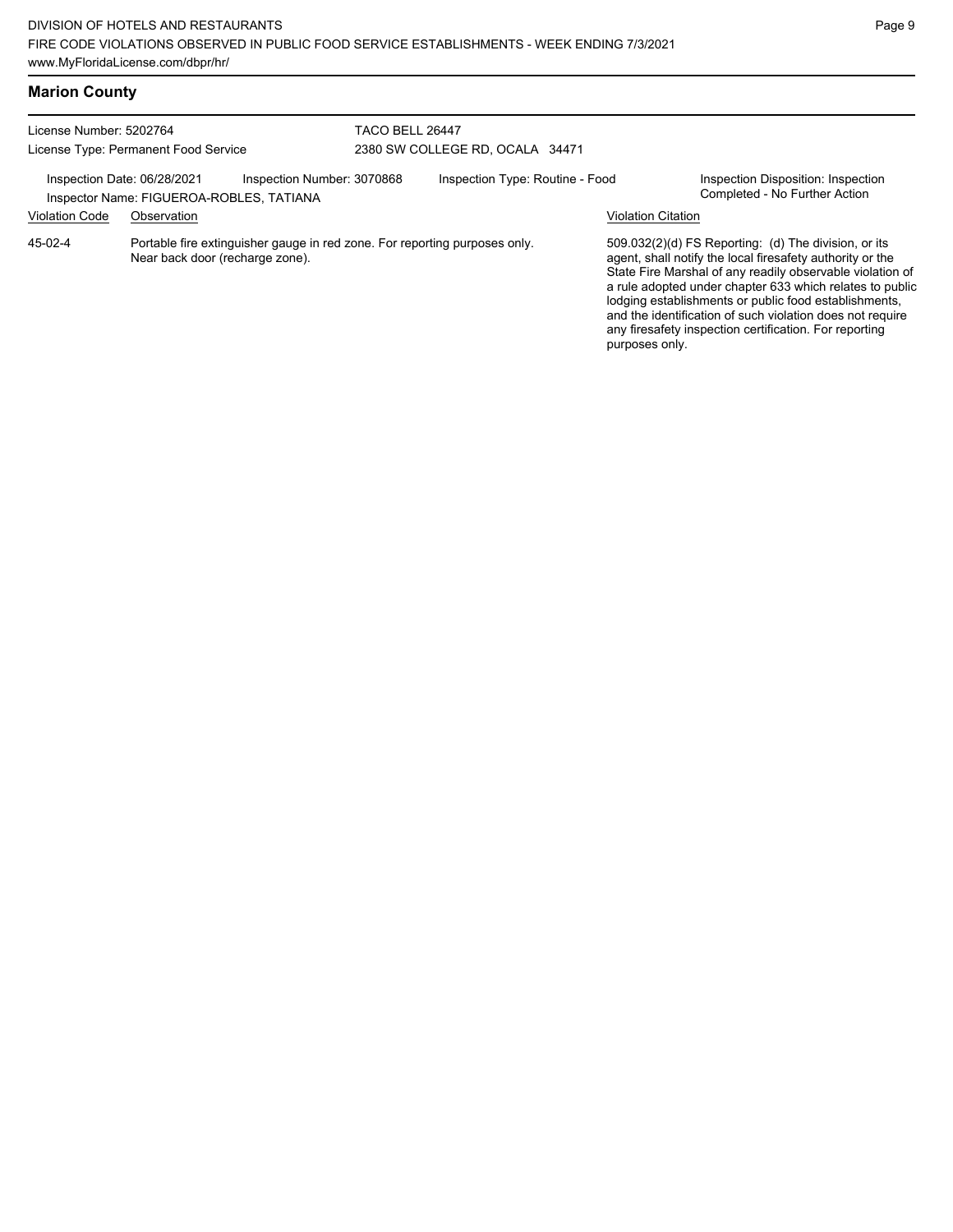| <b>Okaloosa County</b>                                                  |                                                                                              |                                                                                                                                                            |                                                             |                           |                                                                                                                                                                                                                                                                                                                                                                                                                            |
|-------------------------------------------------------------------------|----------------------------------------------------------------------------------------------|------------------------------------------------------------------------------------------------------------------------------------------------------------|-------------------------------------------------------------|---------------------------|----------------------------------------------------------------------------------------------------------------------------------------------------------------------------------------------------------------------------------------------------------------------------------------------------------------------------------------------------------------------------------------------------------------------------|
| License Number: 5650290<br>License Type: Mobile Food Dispensing Vehicle |                                                                                              |                                                                                                                                                            | <b>CRAB ISLAND COMMISSARY</b><br>3912 MESA RD, DESTIN 32541 |                           |                                                                                                                                                                                                                                                                                                                                                                                                                            |
|                                                                         | Inspection Number: 1235546<br>Inspection Date: 06/29/2021<br>Inspector Name: HATLER, MATTHEW |                                                                                                                                                            | Inspection Type: Food-Licensing Inspection                  |                           | Inspection Disposition: Inspection<br>Completed - No Further Action                                                                                                                                                                                                                                                                                                                                                        |
| <b>Violation Code</b>                                                   | Observation                                                                                  |                                                                                                                                                            |                                                             | <b>Violation Citation</b> |                                                                                                                                                                                                                                                                                                                                                                                                                            |
| $45 - 01 - 4$                                                           | No portable fire extinguisher present. For reporting purposes only.                          |                                                                                                                                                            |                                                             | purposes only.            | 509.032(2)(d) FS Reporting: (d) The division, or its<br>agent, shall notify the local firesafety authority or the<br>State Fire Marshal of any readily observable violation of<br>a rule adopted under chapter 633 which relates to public<br>lodging establishments or public food establishments,<br>and the identification of such violation does not require<br>any firesafety inspection certification. For reporting |
| 45-04-4                                                                 | Fryers observed under hood system                                                            | Use of cooking equipment producing grease laden vapors/smoke with no hood<br>suppression system installed. Notified Fire AHJ. For reporting purposes only. |                                                             | purposes only.            | 509.032(2)(d) FS Reporting: (d) The division, or its<br>agent, shall notify the local firesafety authority or the<br>State Fire Marshal of any readily observable violation of<br>a rule adopted under chapter 633 which relates to public<br>lodging establishments or public food establishments,<br>and the identification of such violation does not require<br>any firesafety inspection certification. For reporting |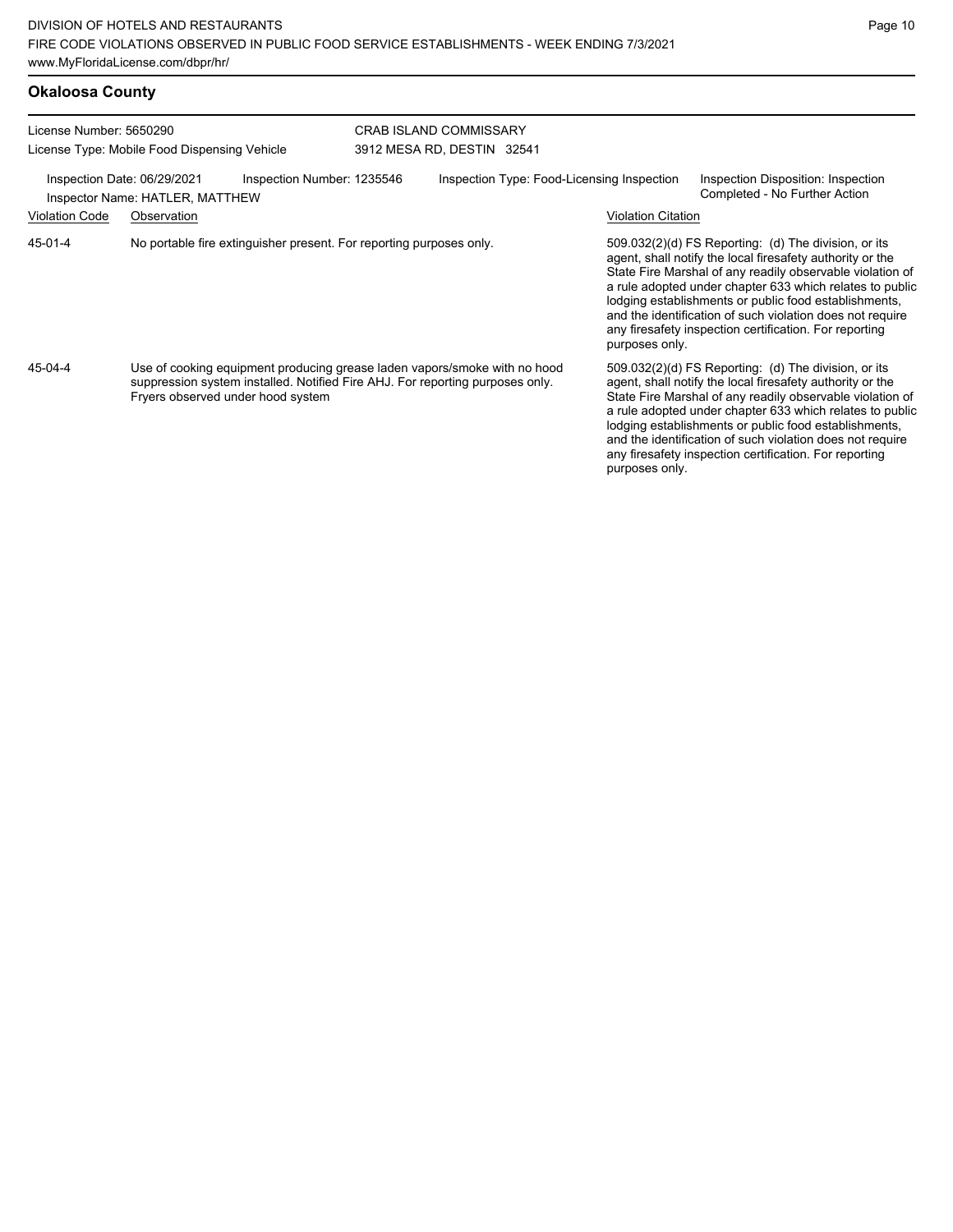### **Orange County**

| License Number: 5802761<br>License Type: Permanent Food Service                                                                   |                                                               |                                                                                                                                                                                                                                           | HIDEAWAY (THE)                  |                                               |  |                                                                                                                                                                                                                                                                                                                                                                                                                                              |                                                                     |  |
|-----------------------------------------------------------------------------------------------------------------------------------|---------------------------------------------------------------|-------------------------------------------------------------------------------------------------------------------------------------------------------------------------------------------------------------------------------------------|---------------------------------|-----------------------------------------------|--|----------------------------------------------------------------------------------------------------------------------------------------------------------------------------------------------------------------------------------------------------------------------------------------------------------------------------------------------------------------------------------------------------------------------------------------------|---------------------------------------------------------------------|--|
|                                                                                                                                   |                                                               | 516 VIRGINIA DR, ORLANDO 328031856                                                                                                                                                                                                        |                                 |                                               |  |                                                                                                                                                                                                                                                                                                                                                                                                                                              |                                                                     |  |
| Inspection Date: 07/01/2021<br>Inspection Number: 3131241<br>Inspector Name: HENRY, KRISTINA                                      |                                                               |                                                                                                                                                                                                                                           | Inspection Type: Routine - Food |                                               |  | Inspection Disposition: Inspection<br>Completed - No Further Action                                                                                                                                                                                                                                                                                                                                                                          |                                                                     |  |
| <b>Violation Code</b>                                                                                                             | Observation                                                   |                                                                                                                                                                                                                                           |                                 |                                               |  | <b>Violation Citation</b>                                                                                                                                                                                                                                                                                                                                                                                                                    |                                                                     |  |
| 48-04-4                                                                                                                           |                                                               | Propane tank (larger than 2.7 lb. water capacity/1 lb. gas capacity) located inside<br>of the building. For reporting purposes only.<br>In use propane tank hooked to miniature flat top grill, in kitchen. Operator<br>discontinued use. |                                 |                                               |  | 509.032(2)(d) FS Reporting: (d) The division, or its<br>agent, shall notify the local firesafety authority or the<br>State Fire Marshal of any readily observable violation of<br>a rule adopted under chapter 633 which relates to public<br>lodging establishments or public food establishments,<br>and the identification of such violation does not require<br>any firesafety inspection certification. For reporting<br>purposes only. |                                                                     |  |
| License Number: 5814361                                                                                                           |                                                               |                                                                                                                                                                                                                                           | <b>COCO THAI</b>                |                                               |  |                                                                                                                                                                                                                                                                                                                                                                                                                                              |                                                                     |  |
|                                                                                                                                   | License Type: Permanent Food Service                          |                                                                                                                                                                                                                                           |                                 | 6304 INTERNATIONAL DR, SUITE D, ORLANDO 32819 |  |                                                                                                                                                                                                                                                                                                                                                                                                                                              |                                                                     |  |
|                                                                                                                                   | Inspection Date: 07/01/2021<br>Inspector Name: MANTI, KATHRYN | Inspection Number: 3109355                                                                                                                                                                                                                |                                 | Inspection Type: Routine - Food               |  |                                                                                                                                                                                                                                                                                                                                                                                                                                              | Inspection Disposition: Inspection<br>Completed - No Further Action |  |
| <b>Violation Code</b>                                                                                                             | Observation                                                   |                                                                                                                                                                                                                                           |                                 |                                               |  | <b>Violation Citation</b>                                                                                                                                                                                                                                                                                                                                                                                                                    |                                                                     |  |
| 45-06-4<br>Portable fire extinguisher is inaccessible. For reporting purposes only. K class<br>extinguisher blocked by glass rack |                                                               |                                                                                                                                                                                                                                           |                                 |                                               |  | 509.032(2)(d) FS Reporting: (d) The division, or its<br>agent, shall notify the local firesafety authority or the<br>State Fire Marshal of any readily observable violation of<br>a rule adopted under chapter 633 which relates to public<br>lodging establishments or public food establishments,                                                                                                                                          |                                                                     |  |

and the identification of such violation does not require any firesafety inspection certification. For reporting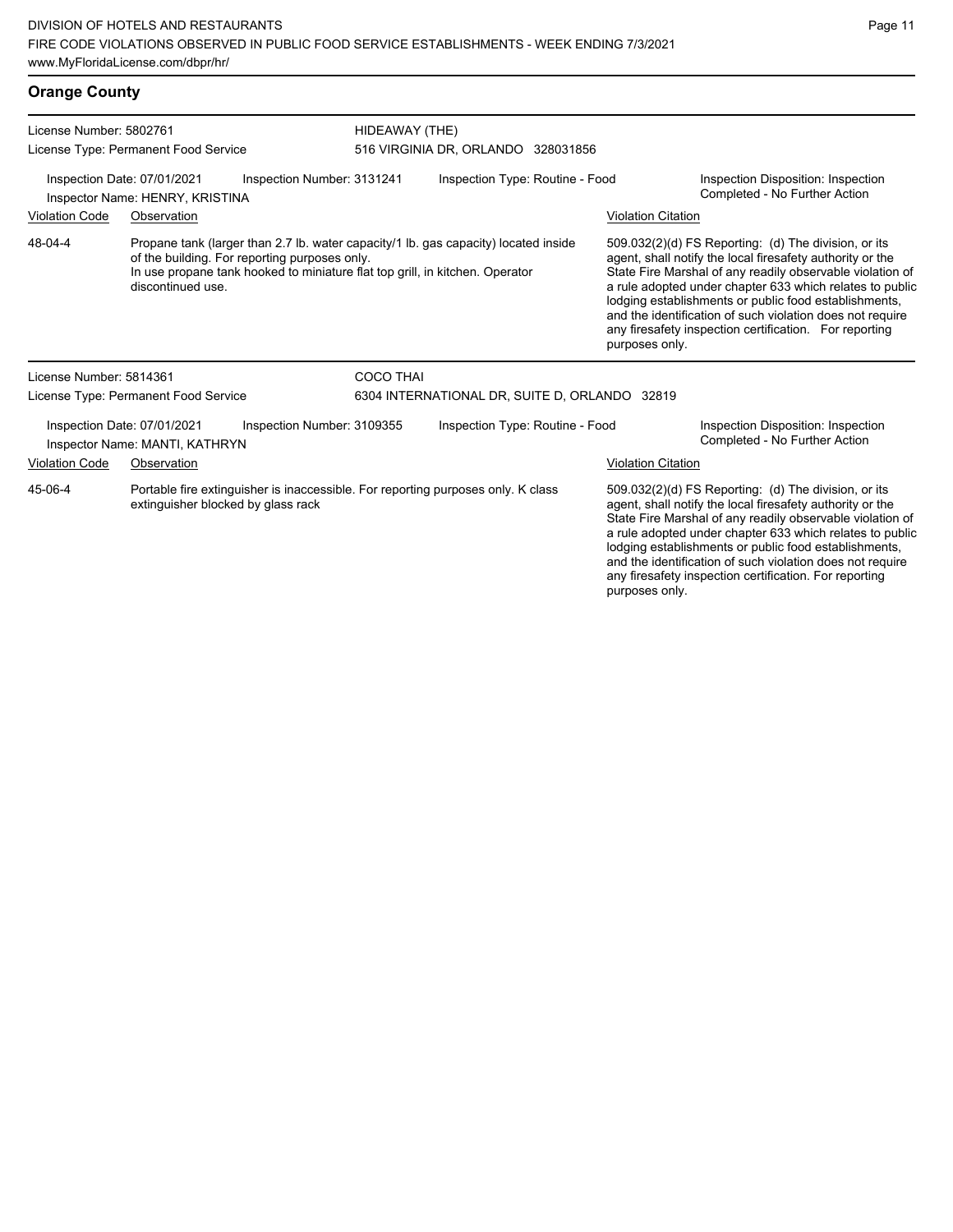pressure/high temperature boilers and biannually for low pressure steam or vapor heating boilers and shall be posted in the boiler room. For reporting purposes only.

| <b>Palm Beach County</b>             |                                                                                                                                                                   |                            |                                 |                                 |                                                                                                                                                                                                                                                                                                                           |                           |                                                                     |
|--------------------------------------|-------------------------------------------------------------------------------------------------------------------------------------------------------------------|----------------------------|---------------------------------|---------------------------------|---------------------------------------------------------------------------------------------------------------------------------------------------------------------------------------------------------------------------------------------------------------------------------------------------------------------------|---------------------------|---------------------------------------------------------------------|
| License Number: 6021223              |                                                                                                                                                                   |                            | COURTYARD BY MARRIOTT           |                                 |                                                                                                                                                                                                                                                                                                                           |                           |                                                                     |
| License Type: Permanent Food Service |                                                                                                                                                                   |                            | 4800 MAIN STREET. JUPITER 33458 |                                 |                                                                                                                                                                                                                                                                                                                           |                           |                                                                     |
|                                      | Inspection Date: 07/02/2021<br>Inspector Name: ROTONDI, VICTOR                                                                                                    | Inspection Number: 3106006 |                                 | Inspection Type: Routine - Food |                                                                                                                                                                                                                                                                                                                           |                           | Inspection Disposition: Inspection<br>Completed - No Further Action |
| <b>Violation Code</b>                | Observation                                                                                                                                                       |                            |                                 |                                 |                                                                                                                                                                                                                                                                                                                           | <b>Violation Citation</b> |                                                                     |
| 48-01-5                              | No current insurance inspector boiler report or boiler certificate available for boiler.<br>For reporting purposes only 050731, 050732, 122695 all exp 08/08/2020 |                            |                                 |                                 | 61C-1.004(10) FAC Reporting: (10) Heating and<br>ventilation - The heating and ventilation system shall be<br>kept in good repair or be installed to maintain a<br>minimum of 68 degrees Fahrenheit throughout the<br>building. The insurance inspectors boiler report is<br>required annually for power boilers and high |                           |                                                                     |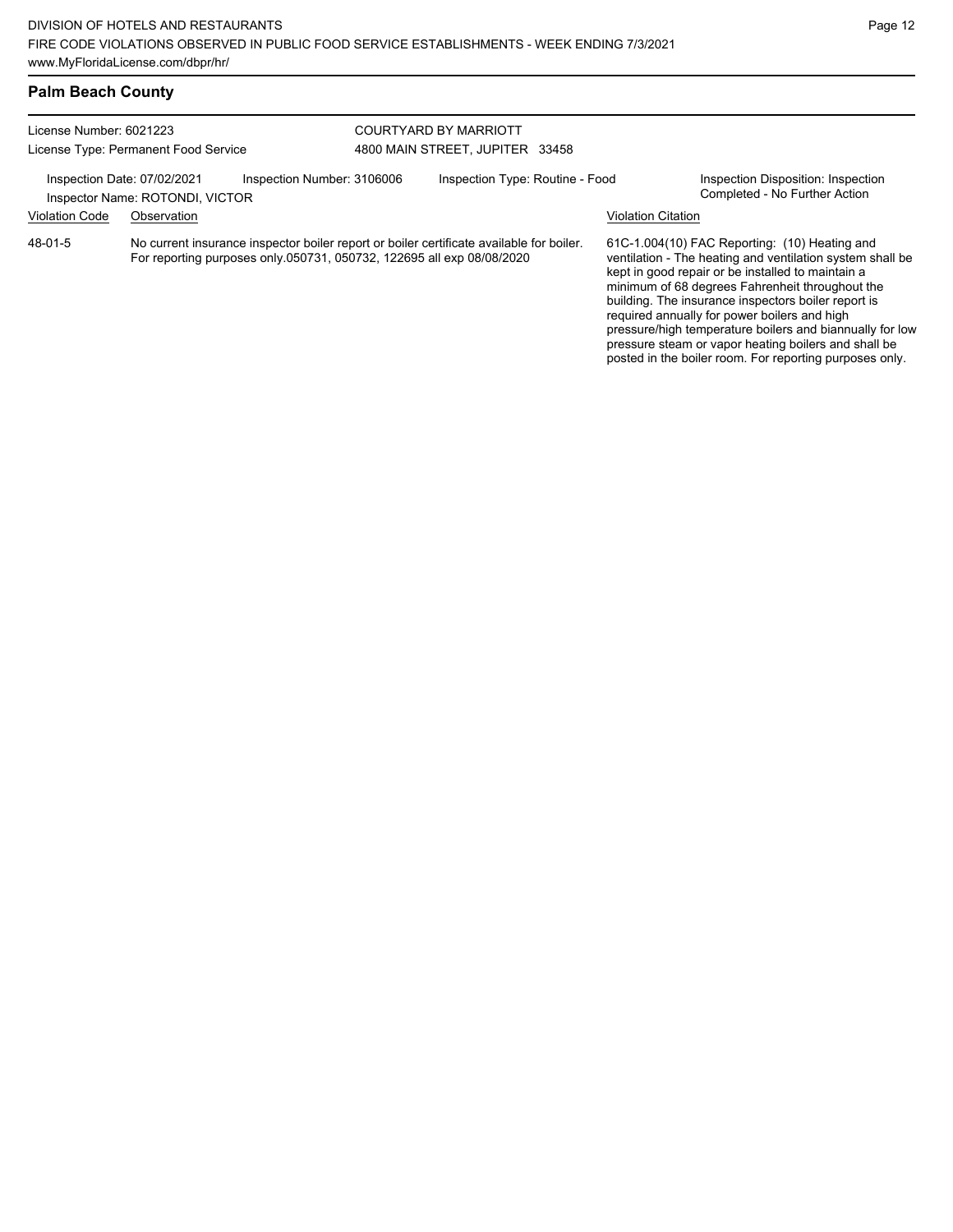#### **Santa Rosa County**

License Number: 6750178 License Type: Mobile Food Dispensing Vehicle

Inspector Name: ALBRITTON, GREGORY

THE PANHANDLER 5205 GULF BREEZE PKWY, GULF BREEZE 32563

Inspection Date: 06/29/2021 Inspection Number: 1235505 Inspection Type: Food-Licensing Inspection Inspection Disposition: Inspection<br>Inspector Name: ALBRITTON GREGORY

Violation Code Observation Violation Citation

Use of cooking equipment producing grease laden vapors/smoke with no hood suppression system installed. Notified Fire AHJ. For reporting purposes only. Unable to identify that hood system inside MFDV is industrial grade. 45-04-4

509.032(2)(d) FS Reporting: (d) The division, or its agent, shall notify the local firesafety authority or the State Fire Marshal of any readily observable violation of a rule adopted under chapter 633 which relates to public lodging establishments or public food establishments, and the identification of such violation does not require any firesafety inspection certification. For reporting purposes only.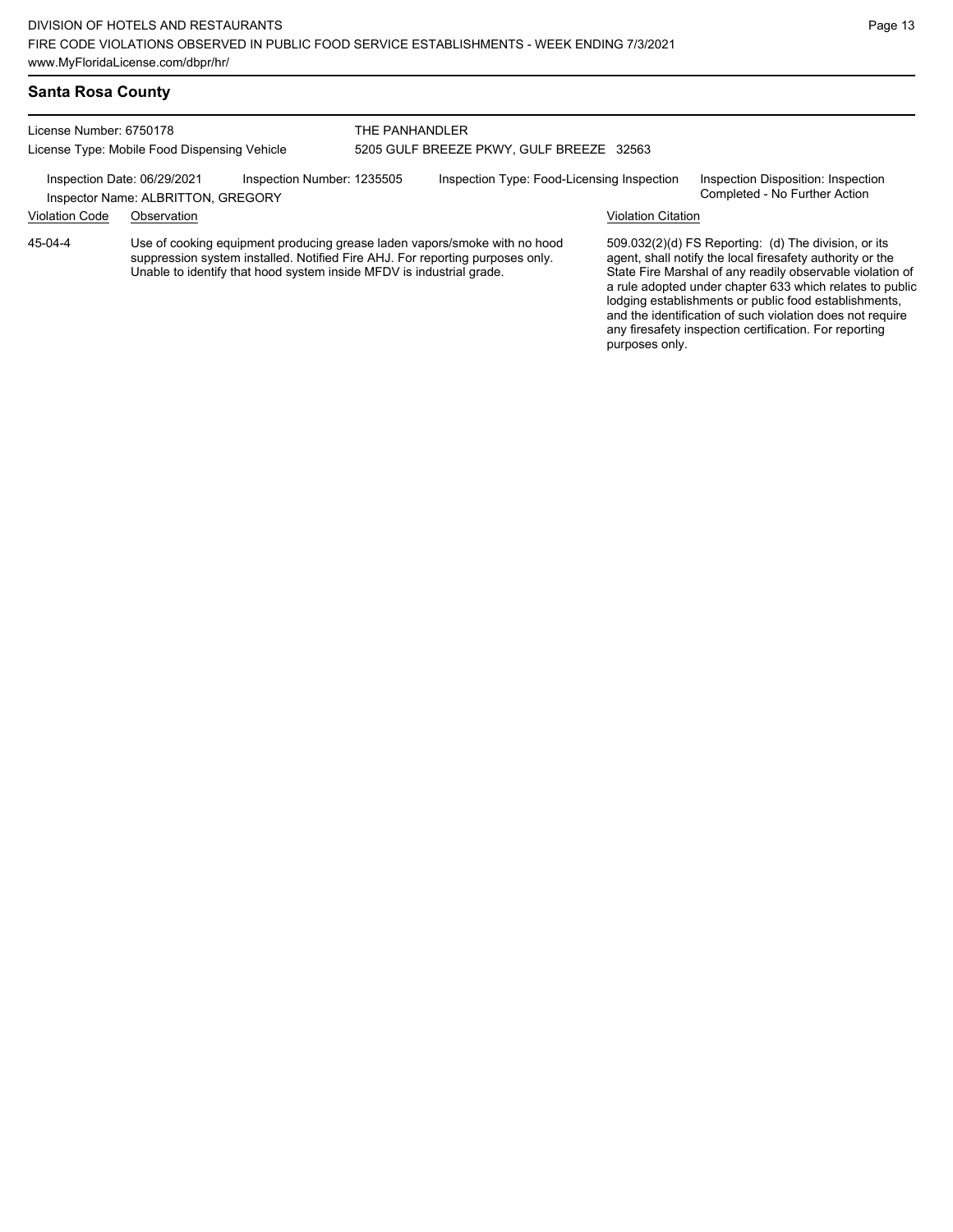and the identification of such violation does not require any firesafety inspection certification. For reporting

purposes only.

# **Sarasota County**

| License Number: 6805190<br>License Type: Permanent Food Service                               |             |                                                                                                                                                  | LITTLE CAESARS PIZZA              |  |                                                                 |                                                                                                                                                                                                                                                                                                     |  |  |
|-----------------------------------------------------------------------------------------------|-------------|--------------------------------------------------------------------------------------------------------------------------------------------------|-----------------------------------|--|-----------------------------------------------------------------|-----------------------------------------------------------------------------------------------------------------------------------------------------------------------------------------------------------------------------------------------------------------------------------------------------|--|--|
|                                                                                               |             |                                                                                                                                                  | 4599 BEE RIDGE RD, SARASOTA 34233 |  |                                                                 |                                                                                                                                                                                                                                                                                                     |  |  |
| Inspection Number: 3134621<br>Inspection Date: 07/02/2021<br>Inspector Name: HOWARTH, ROSALIE |             |                                                                                                                                                  | Inspection Type: Routine - Food   |  | Inspection Disposition: Administrative<br>complaint recommended |                                                                                                                                                                                                                                                                                                     |  |  |
| <b>Violation Code</b>                                                                         | Observation |                                                                                                                                                  |                                   |  |                                                                 | <b>Violation Citation</b>                                                                                                                                                                                                                                                                           |  |  |
| $45-02-4$                                                                                     |             | Portable fire extinguisher gauge in red zone. For reporting purposes only.<br>Observed fire extinguisher in red zone, located next to back door. |                                   |  |                                                                 | 509.032(2)(d) FS Reporting: (d) The division, or its<br>agent, shall notify the local firesafety authority or the<br>State Fire Marshal of any readily observable violation of<br>a rule adopted under chapter 633 which relates to public<br>lodging establishments or public food establishments, |  |  |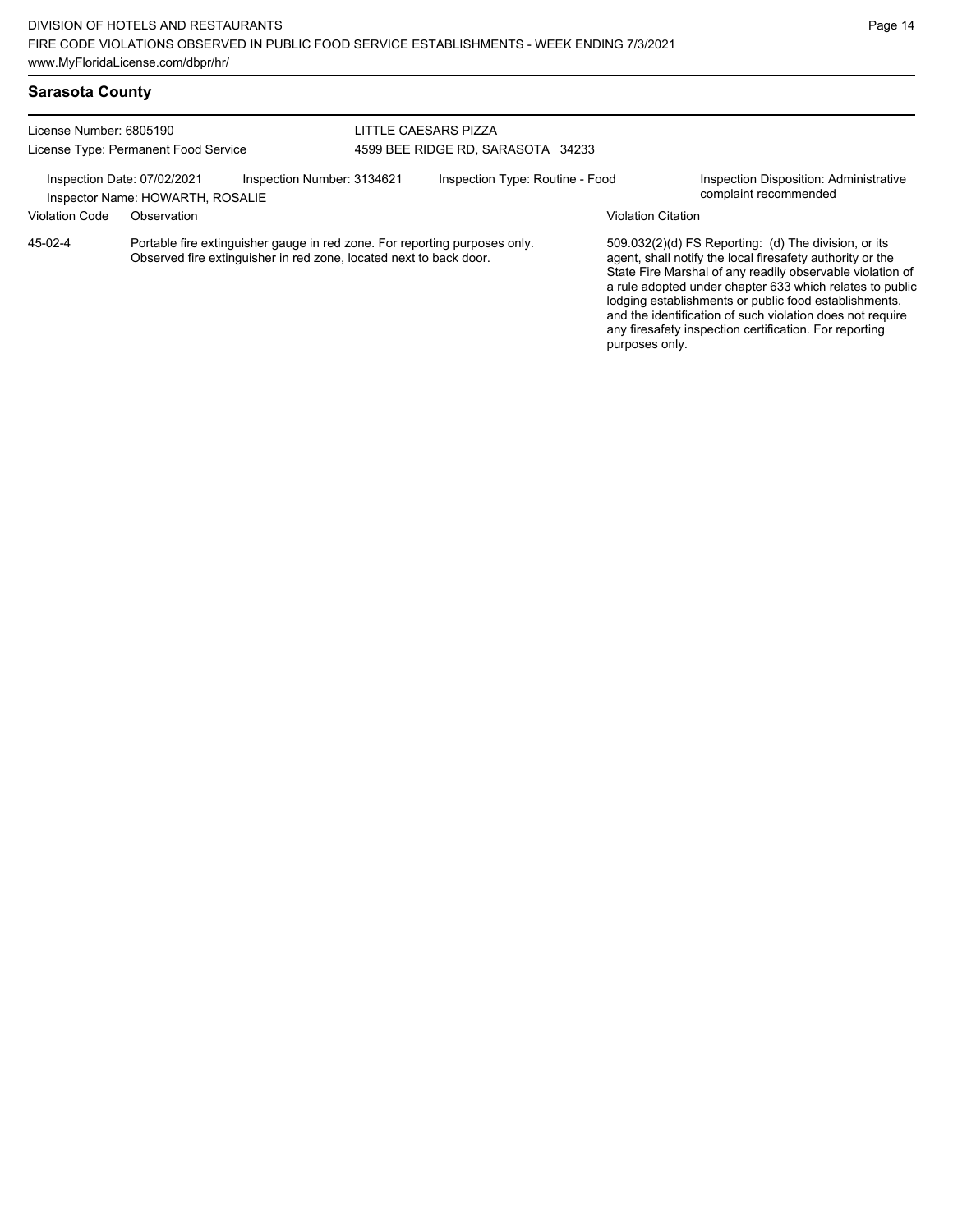## **Seminole County**

| License Number: 6903285<br>License Type: Permanent Food Service                                 |                                                                                                                          |  | PIZZA HUT<br>130 N WINTER PARK DR, CASSELBERRY |                                 |                           |                                                                                                                                                                                                                                                                                                                                                                                                                            |
|-------------------------------------------------------------------------------------------------|--------------------------------------------------------------------------------------------------------------------------|--|------------------------------------------------|---------------------------------|---------------------------|----------------------------------------------------------------------------------------------------------------------------------------------------------------------------------------------------------------------------------------------------------------------------------------------------------------------------------------------------------------------------------------------------------------------------|
| Inspection Number: 3087326<br>Inspection Date: 06/28/2021<br>Inspector Name: THORNCROFT, ROBERT |                                                                                                                          |  |                                                | Inspection Type: Complaint Full |                           | Inspection Disposition: Inspection<br>Completed - No Further Action                                                                                                                                                                                                                                                                                                                                                        |
| <b>Violation Code</b>                                                                           | Observation                                                                                                              |  |                                                |                                 | <b>Violation Citation</b> |                                                                                                                                                                                                                                                                                                                                                                                                                            |
| $46 - 01 - 4$                                                                                   | Marked exit/path to marked exit blocked. For reporting purposes only. Boxes and a<br>tray cart in front of the back door |  |                                                |                                 | purposes only.            | 509.032(2)(d) FS Reporting: (d) The division, or its<br>agent, shall notify the local firesafety authority or the<br>State Fire Marshal of any readily observable violation of<br>a rule adopted under chapter 633 which relates to public<br>lodging establishments or public food establishments,<br>and the identification of such violation does not require<br>any firesafety inspection certification. For reporting |